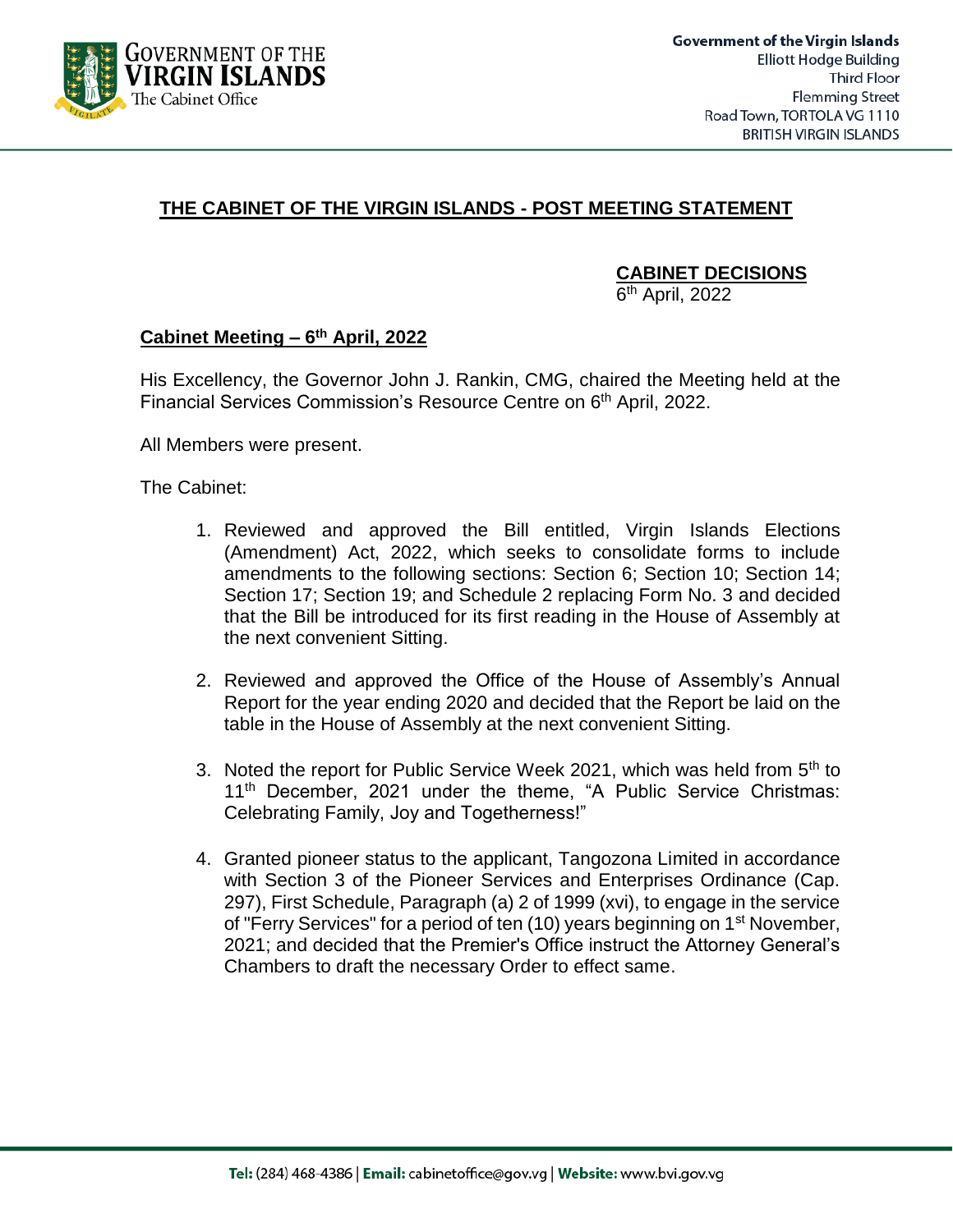- 5. Received and considered the 2020 Annual Report of the International Tax Authority and decided that the Report be laid on the table in the House of Assembly at the next convenient Sitting.
- 6. Decided:
	- a. to revoke the appointment of Ms. Ishelle Hodge as Treasurer while maintaining her as a member of the Virgin Islands Festivals and Fairs Committee until 29<sup>th</sup> February, 2024;
	- b. that the following appointments of membership to the Virgin Islands Festivals and Fairs be made in accordance to Section 6 (2) of the Virgin Islands Festivals and Fairs Committee Act, 2005 effective from 1<sup>st</sup> April, 2022 to 31<sup>st</sup> December, 2024:
		- i. Mr. Dirk Walters Chairman;
		- ii. Mr. Birchfield Lettsome Vice Chairman; and
		- iii. Ms. Luz Sanchez Treasurer
	- c. that Ms. Sasha Flax, representative of Virgin Gorda, and Mr. Greggory Callwood, representative of Jost Van Dyke, be reappointed as a members of the Committee in accordance to Section 6 (2) of the Virgin Islands Festivals and Fairs Act, 2005 with effect from 1st April, 2022 to 31st March, 2023.
- 7. Received the Virgin Islands Domestic Violence Strategy and Action Plan for the British Virgin Islands, designed to be a vehicle to drive change across all sectors and to provide a coordinated framework that improves the scope, focus and effectiveness of Governments' actions, ensuring victims of domestic violence receive the needed support and information; and decided that the Virgin Islands Domestic Violence Strategy and Action Plan for the British Virgin Islands be laid on the table in the House of Assembly at its next convenient Sitting.
- 8. Approved two Non-Belonger Land Holding Licence applications.

## **Published by the Cabinet Office on 14th April, 2022.**